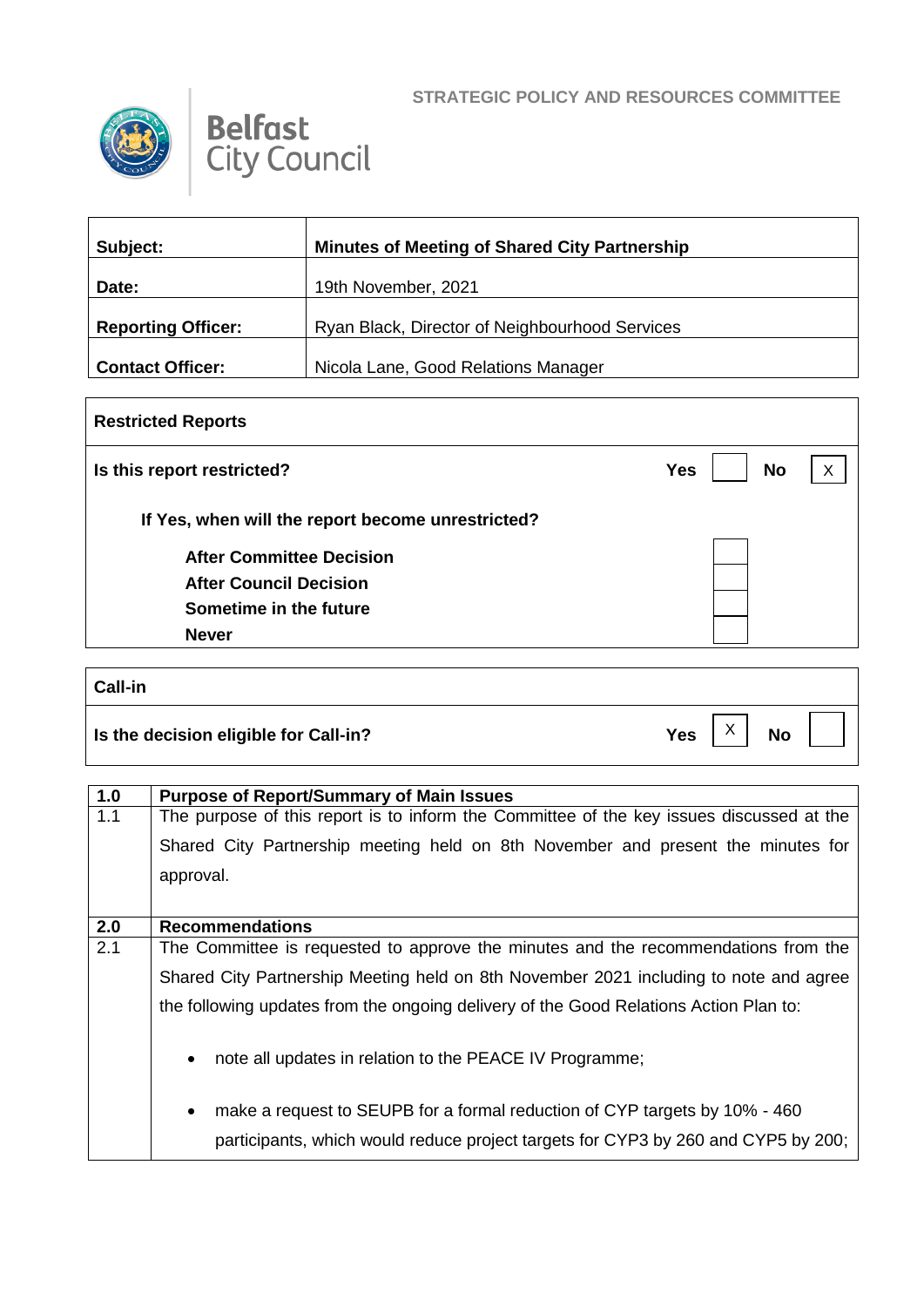|  | agree the narratives and locations of the 7 panels for Section 1 of Forth Meadow                                                                                                                                                                                                                                                                                                                                                                  |
|--|---------------------------------------------------------------------------------------------------------------------------------------------------------------------------------------------------------------------------------------------------------------------------------------------------------------------------------------------------------------------------------------------------------------------------------------------------|
|  | Community Greenway (FMCG);                                                                                                                                                                                                                                                                                                                                                                                                                        |
|  | agree the design and layout of information panels for FMCG;                                                                                                                                                                                                                                                                                                                                                                                       |
|  | agree that the panels and narratives would be subject to equality screening;                                                                                                                                                                                                                                                                                                                                                                      |
|  | agree (i) to delegate authority to the Capital Project Board to agree, at its meeting on<br>17th November, on the design of the panels around the Parks along FMCG, with a<br>further report to be submitted to Partnership meeting in December and (ii) that the<br>contractor be advised to engage with the organisers of established local food banks<br>in terms of organising a potential fundraising event in association with the project; |
|  | extend the delivery timeframe for BPR5 LINCS to 30 September 2022, to<br>increase the capacity building and further develop the Inclusion Forum;                                                                                                                                                                                                                                                                                                  |
|  | delegate authority to the PEACE IV Programme Board to agree the<br>rescope of the Traveller Support Hub to a Capacity Building programme,<br>subject to SEUPB approval;                                                                                                                                                                                                                                                                           |
|  | extend the participant groups for the BPR5/Roma Advocacy and Advice<br>Skills training to the wider community;                                                                                                                                                                                                                                                                                                                                    |
|  | amend the format of six hard copy interpretative panels for BPR6/St<br>Comgall's to be replaced with an online digital resource to enable the<br>content to be more accessible;                                                                                                                                                                                                                                                                   |
|  | extend the delivery timeframe for the Cinematography contract with<br>Morrow Communications to October 2022, to include the BPR6 St<br>Comgalls and to increase the contract award by £5,750, subject to<br>agreement by SEUPB;                                                                                                                                                                                                                   |
|  | agree funding support of £2,500 for Black Mountain Shared Spaces to deliver a cross<br>community Christmas fair at the Springmartin Interface through the Strategic<br>Intervention Programme within BCC10 of the DCGRP Action Plan;                                                                                                                                                                                                              |
|  | agree funding support of £1,000 for NI Community of Refugees and Asylum<br>Seekers (NICRAS) to deliver translation support in relation to the High Street<br>Voucher Scheme through the Strategic Intervention Programme BCC10;                                                                                                                                                                                                                   |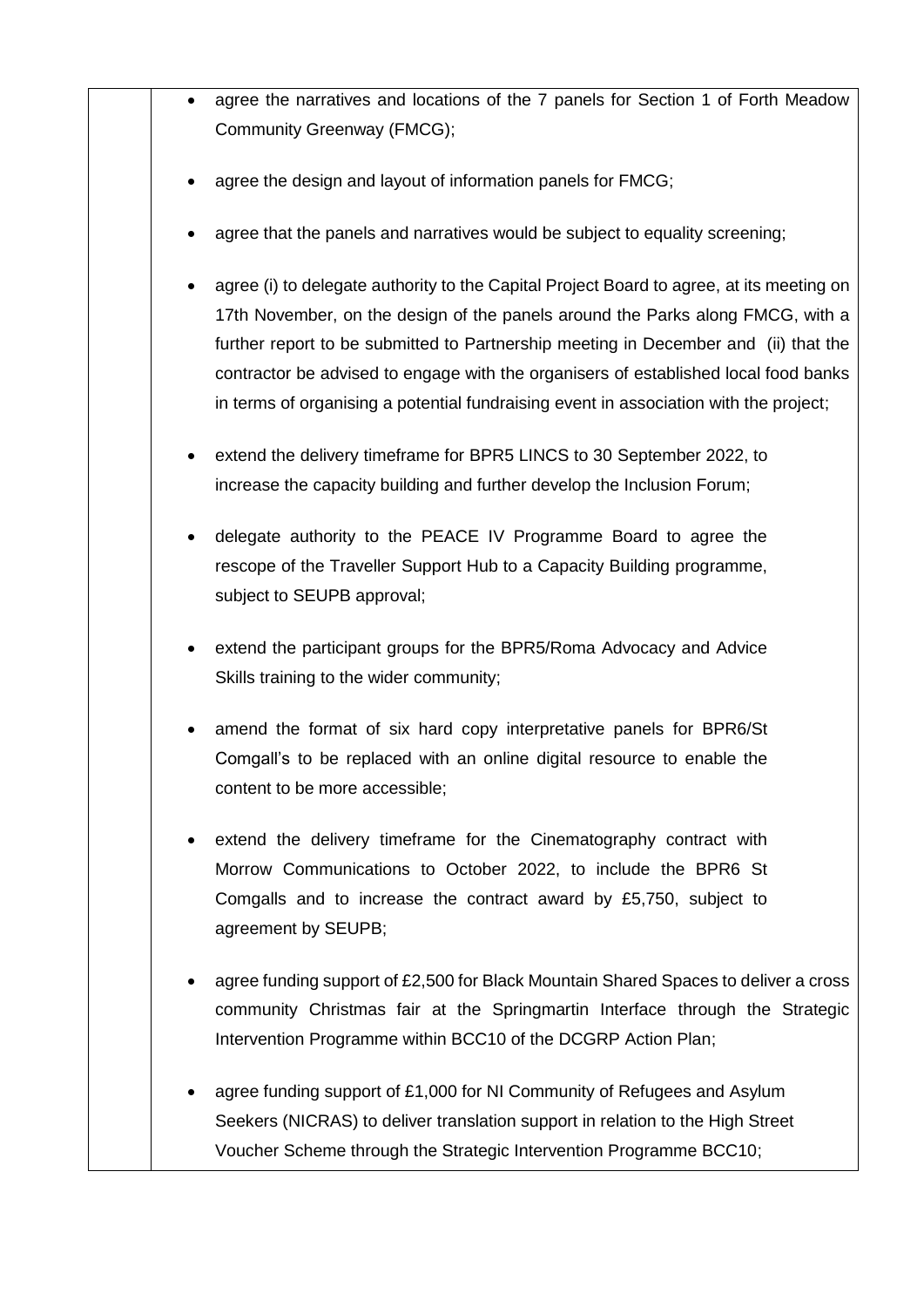|     | agree a further update report on gaps in Youth Provision is presented to the Living                                                                                                                                                                                                                                    |
|-----|------------------------------------------------------------------------------------------------------------------------------------------------------------------------------------------------------------------------------------------------------------------------------------------------------------------------|
|     | Here Board;                                                                                                                                                                                                                                                                                                            |
|     | agree a representative from the Youth Council be invited to join the Shared City<br>Partnership on an advisory capacity. As per the terms of reference, the representative<br>would have the right to participate fully in the discussions of the SCP and to offer<br>advice but would not have any voting rights; and |
|     |                                                                                                                                                                                                                                                                                                                        |
|     | agree the development of a project for young people on the understanding of politics                                                                                                                                                                                                                                   |
|     | is progressed.                                                                                                                                                                                                                                                                                                         |
| 3.0 | <b>Main Report</b>                                                                                                                                                                                                                                                                                                     |
| 3.1 | <b>Key Issues</b>                                                                                                                                                                                                                                                                                                      |
|     | The Shared City Partnership is a Working Group of the Strategic Policy and Resources                                                                                                                                                                                                                                   |
|     | Committee consisting of Elected members and representatives from various sectors across                                                                                                                                                                                                                                |
|     | the city. The minutes from the Partnership are brought before the Committee for approval on                                                                                                                                                                                                                            |
|     | a monthly basis.                                                                                                                                                                                                                                                                                                       |
| 3.2 | The key issues on the agenda at the November meeting were:                                                                                                                                                                                                                                                             |
|     | a presentation from the Commission of Victims and Survivors                                                                                                                                                                                                                                                            |
|     | PEACE IV                                                                                                                                                                                                                                                                                                               |
|     | > Update on PEACE IV Secretariat                                                                                                                                                                                                                                                                                       |
|     | Update on PEACE IV CYP Theme                                                                                                                                                                                                                                                                                           |
|     | Update on PEACE IV SSS Theme                                                                                                                                                                                                                                                                                           |
|     | Update on PEACE IV BPR Theme                                                                                                                                                                                                                                                                                           |
|     | an update on the District Council Good Relations Programme 2021/22                                                                                                                                                                                                                                                     |
|     | a report on workshop on gaps in Youth Provision held 6th October 2021                                                                                                                                                                                                                                                  |
|     | an update on future events.                                                                                                                                                                                                                                                                                            |
| 3.3 | More details regarding the above issues and recommendations are included in the attached                                                                                                                                                                                                                               |
|     | minutes of the meeting.                                                                                                                                                                                                                                                                                                |
|     |                                                                                                                                                                                                                                                                                                                        |
|     |                                                                                                                                                                                                                                                                                                                        |